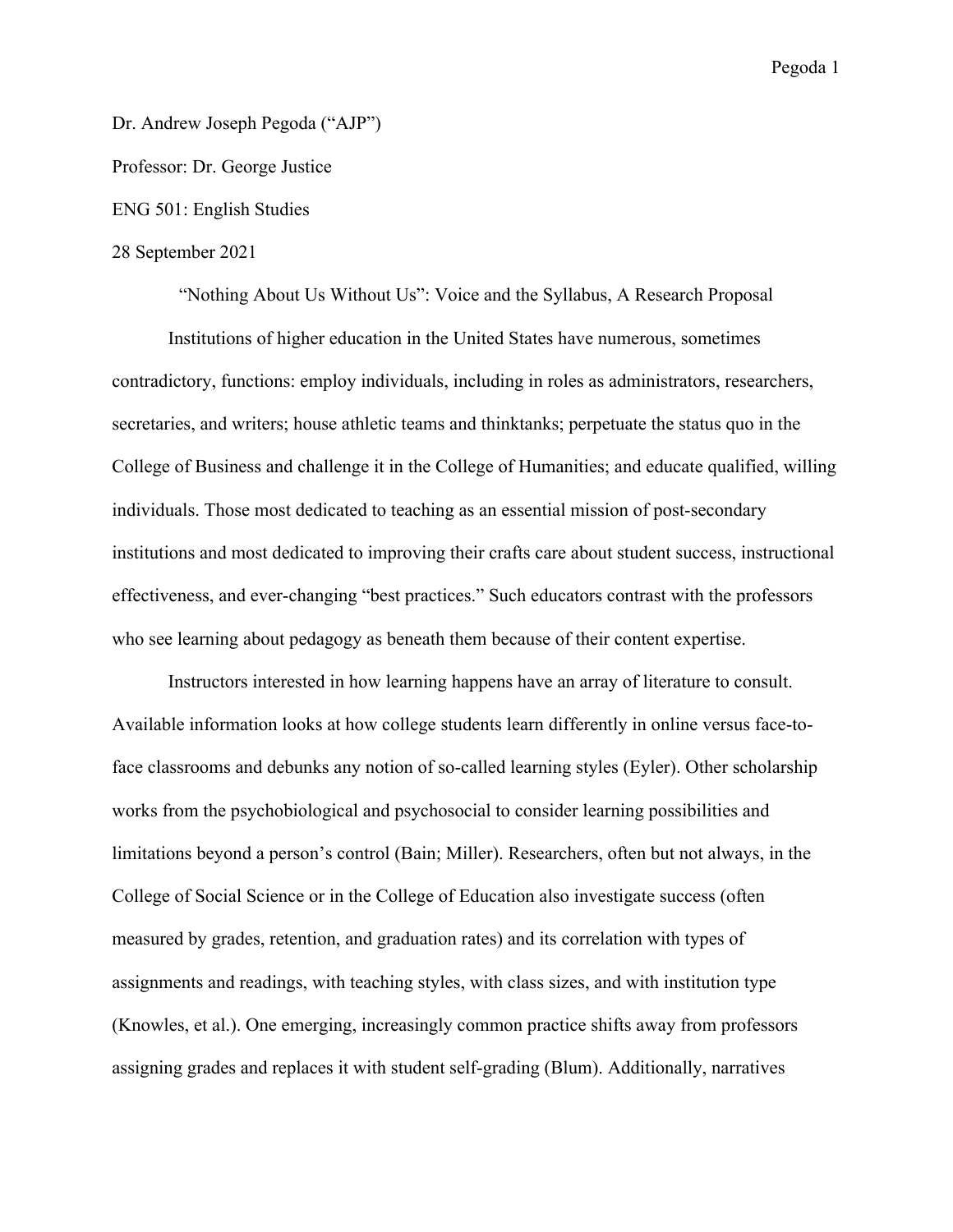describing adventures—and misadventures—with students and in the classroom are more available than ever before in online, highly-reputable publications such as *The Chronicle of Higher Education*, *Inside HigherEd*, *The Hechinger Report* of Columbia University, and the *#RealCollege Blog* of Temple University. Teaching and learning centers, although underfunded, are increasingly common at colleges, too (Lieberman).

Education is clearly a practice people care about, with an important caveat. Few are concerned with the course syllabus: Research remains limited and has hardly evolved over the decades. Generally, professors and students take the syllabus as something that just *is* and needs no further consideration. Prior research on the syllabus falls into three groups: that which looks at the composition of a syllabus (e.g., its contents and tone), that which discusses controlled experiments to measure impacts of a specific change, and that which is philosophical.

Ken Matejka and Lance B. Kurke write in 1994 encouraging their colleagues to include seemingly basic information in course syllabi: their name, the course name, required readings, and how grades will be calculated. They see the syllabus as a contract, a communication device, a semester plan, and a cognitive map—with all four purposes working together simultaneously. They also encourage instructors to be more cognizant of their syllabi and the messages they send.

In a 2001 article Mary B. Eberly, et al. write about a research study they conducted in 1997 and 1998 that examined the contents of 145 course syllabi from general education courses at Oakland University. They argue that the syllabi examined are woefully lacking in explicit, basic information required by Oakland University (e.g., professor name and office hours, required readings, academic conduct policies, information about technology) and lacking in assignments that encourage engaged learning and writing. They basically beg readers professors—to make more thoughtful syllabus documents. Eberly, et al. further argue a syllabus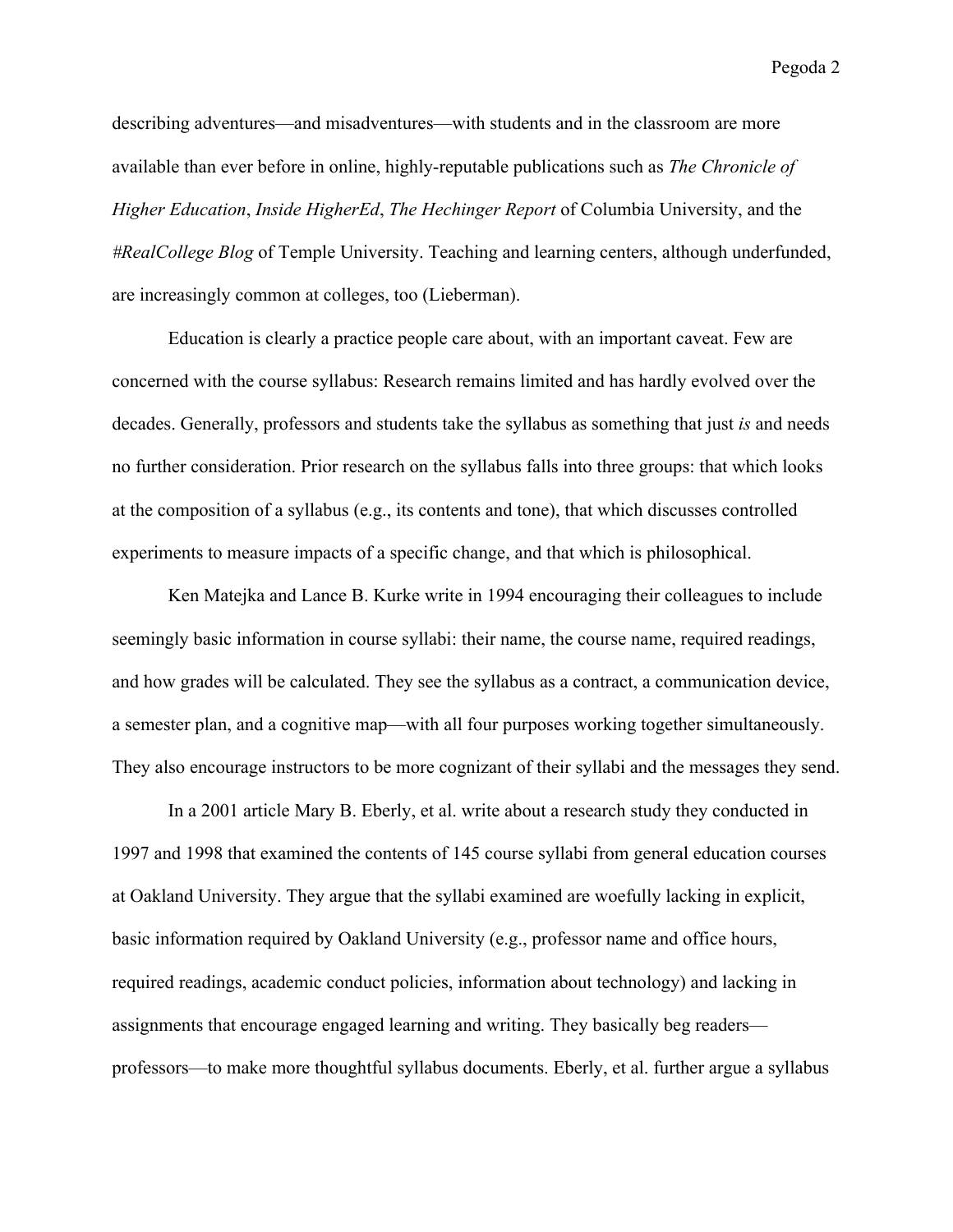should be revised regularly, be a detailed and thoughtful document (not just a few bullet points), and be something that pulls students into the course.

Almost a decade after Matejka and Kurke's article, Jay Parkes and Mary B. Harris's 2002 article and Cheryl Albers's 2003 article has almost identical advice. All agree that the course syllabi deserve more attention: Professors should spend time writing them, and other people students and other professors—should give them close readings. Such concerns suggest that the problem of incomplete syllabi found in Eberly, et al.'s research is far from isolated. Parkes and Harris are particularly concerned about course transfer issues and about possible lawsuits due to confusing or missing information in a course syllabus. Parkes and Harris stress that the syllabus must be composed with great care as it is both a contract and a permanent record with implications for students, professors, and institutions. They also argue that the syllabus should include explicit details about how to do well in the class, about course policies, and about campus resources. To the authors, the implications of such student-friendly syllabi are only positive. Albers recognizes that the reception of and uses of such course artifacts is complicated by syllabi serving multiple audiences simultaneously and by the varying levels of academic freedom faculty have. Albers further wants scholars to see the course syllabus as a form of scholarship (and de facto teaching philosophy) that has thoughtful arguments about the relevant field, that teaches methods, that addresses the big pictures, and that needs regular updating.

Another decade later, the literature includes examples of individual professors documenting experiments with how the syllabus is constructed. Charles J. Fornaciari and Kathy Lund Dean writing in 2014 echo early work with on-going concerns about the continued scarcity of literature on the syllabus and about how to make the syllabus more relevant. Like earlier scholars, they also spend time reviewing basic types of syllabi (Fornaciari and Dean define these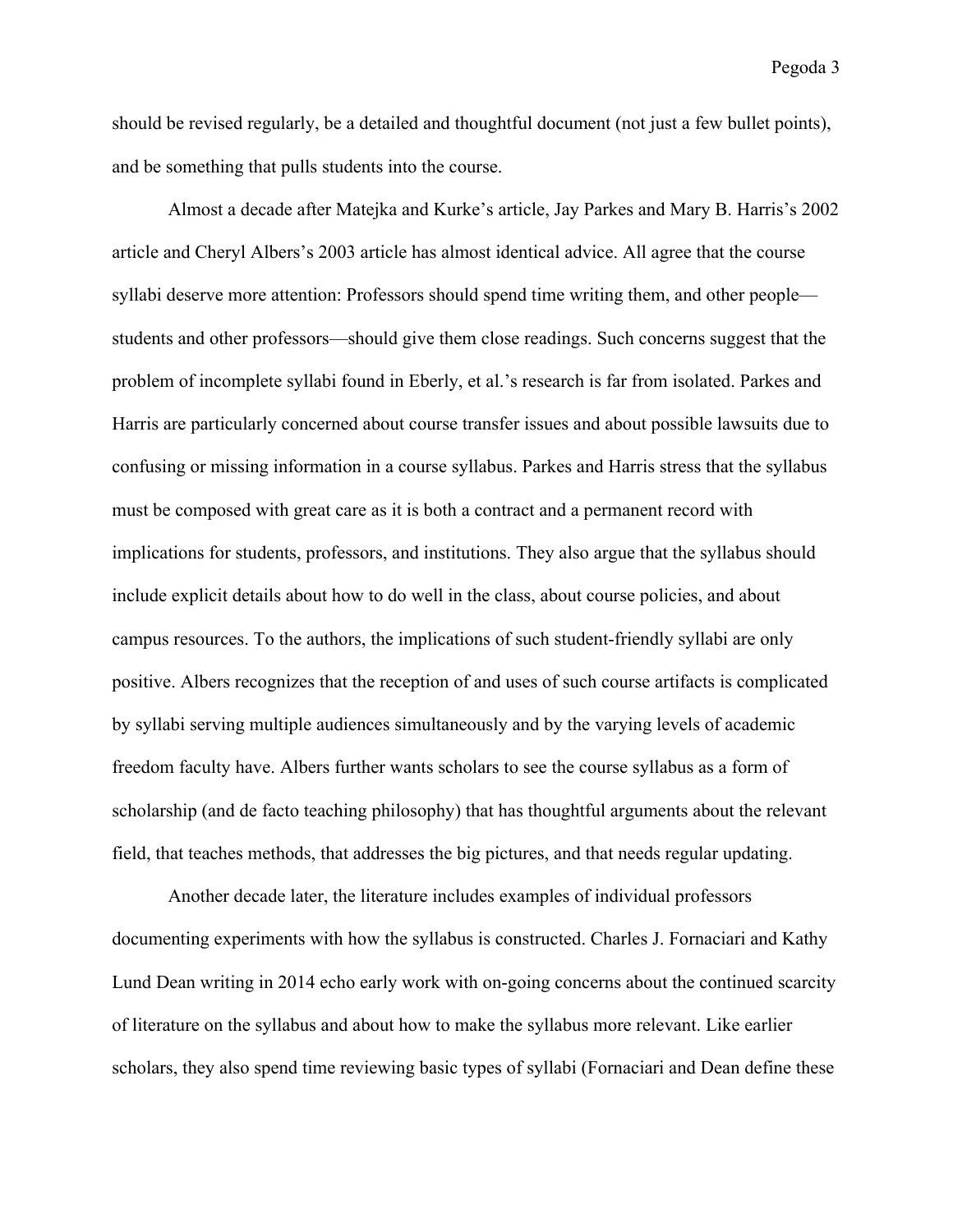as contract, power instrument, signaling device, and collaboration) but also take special time justifying their decision to rethink the syllabus and discussing the fear of administrative wrath. Fornaciari and Dean write about their experiment to build a more comprehensive syllabus. They include their before and after syllabus verbiage about basic administrative matters with brief commentaries. They argue that shifts to "we" and other more inclusive language make for more receptive documents but provide no evidence except one positive student quotation. Susan McWilliams writes in 2015 about her 2013 experiment that effectively goes in the opposite direction of prior research by *not* providing a syllabus but nonetheless giving students more agency. She wanted to take theory about the democratic classroom/syllabus and translate that into praxis. She allowed the eight students in her "American Democracy in Theory and Practice" class to select all the topics, readings, and assignments for the semester beyond two weeks of introductory material. While she reports great success and includes positive quotations from students, she acknowledges that such an approach is not possible for most.

Similar to Eberly, et al., Logan E. Gin, et al. examined ninety-two biology syllabi from 2019 to get cumulative data on what content is indeed included in these documents. In their 2021 article, they report finding wide variations, just like their predecessors. Gin, et al. advocate for longer syllabi that include as many specific details about the course and about campus resources as possible. Gin, et al. also argue that the course syllabus is an important tool in acculturating students with what they deem "cultural capital" within the world of higher education and that syllabi can and should promote inclusivity.

The second category of research examines the syllabus in laboratory conditions; two examples follow from researchers writing in 2011 and in 2020, respectively. As psychologists, Harnish and Bridges wanted to merge research focused on perception and on pedagogy to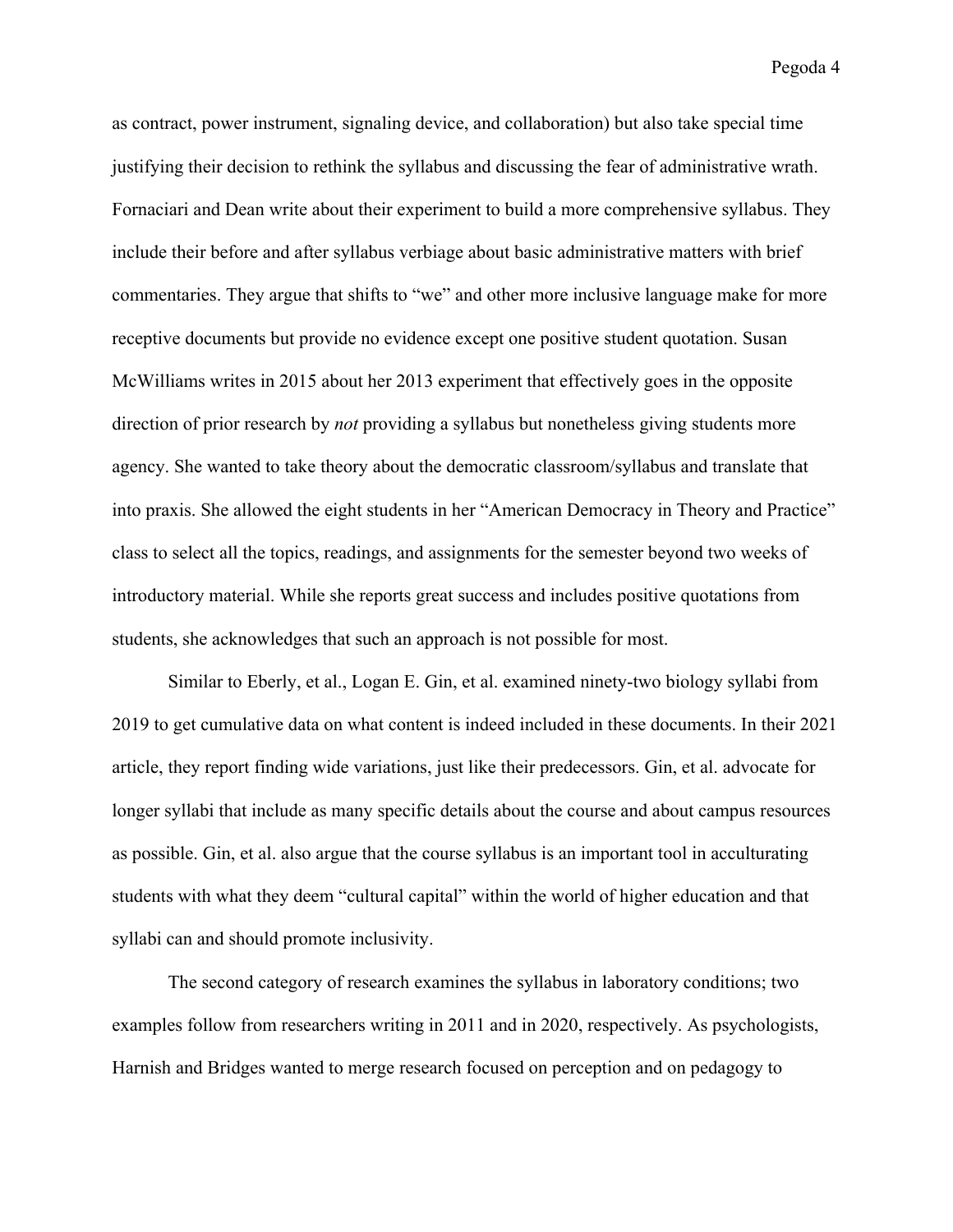understand when and how learning does and does not happen in the college classroom. They surveyed 172 students in Introduction to Psychology to understand how "tone" impacts student perception of their professor, the syllabus, and the curriculum generally. Harnish and Bridges divided students into two groups. One group received an example syllabus written in a "warm tone"; the other group received the same basic example but written in a "cold tone." Their quantitative survey results conclusively show that "tone" *does* impact student perceptions. This study does not measure any associated learning or engagement but assumes positive correlations between a friendly tone and productive, engaged learning.

Overman, et al. are an interdisciplinary team of researchers who set out with an assumption that students do not retain what they read in course syllabi. To measure retention, they gave fifty-six psychology students a two-page mock literature syllabus. Half received a textonly version; half received a version with the addition of color, graphs, and varying fonts. Software tracked participants' eye movements. After reading the syllabus, Overman et al. immediately gave participants a test to see what they remembered from the syllabus. Based on their results, these researchers argue that the format of the syllabus does not impact students.

Two monographs about the syllabus, from 2018 and 2020, respectively, deserve comment and account for the third major category. Christine Harrington and Melissa Thomas provide a book-length synthesis and rearticulation of previous research with the addition of learning theory. They give detailed recommendations for what a syllabus should include, and they advocate for a kind of professionalized, standardized syllabus. They even provide a rubric so readers can grade syllabi. In contrast, William Germano and Kit Nicholls's book inspires and demands that readers think philosophically—about course time, about reading lists, about the accumulation of knowledge, about the danger of grades, and about every other aspect of a course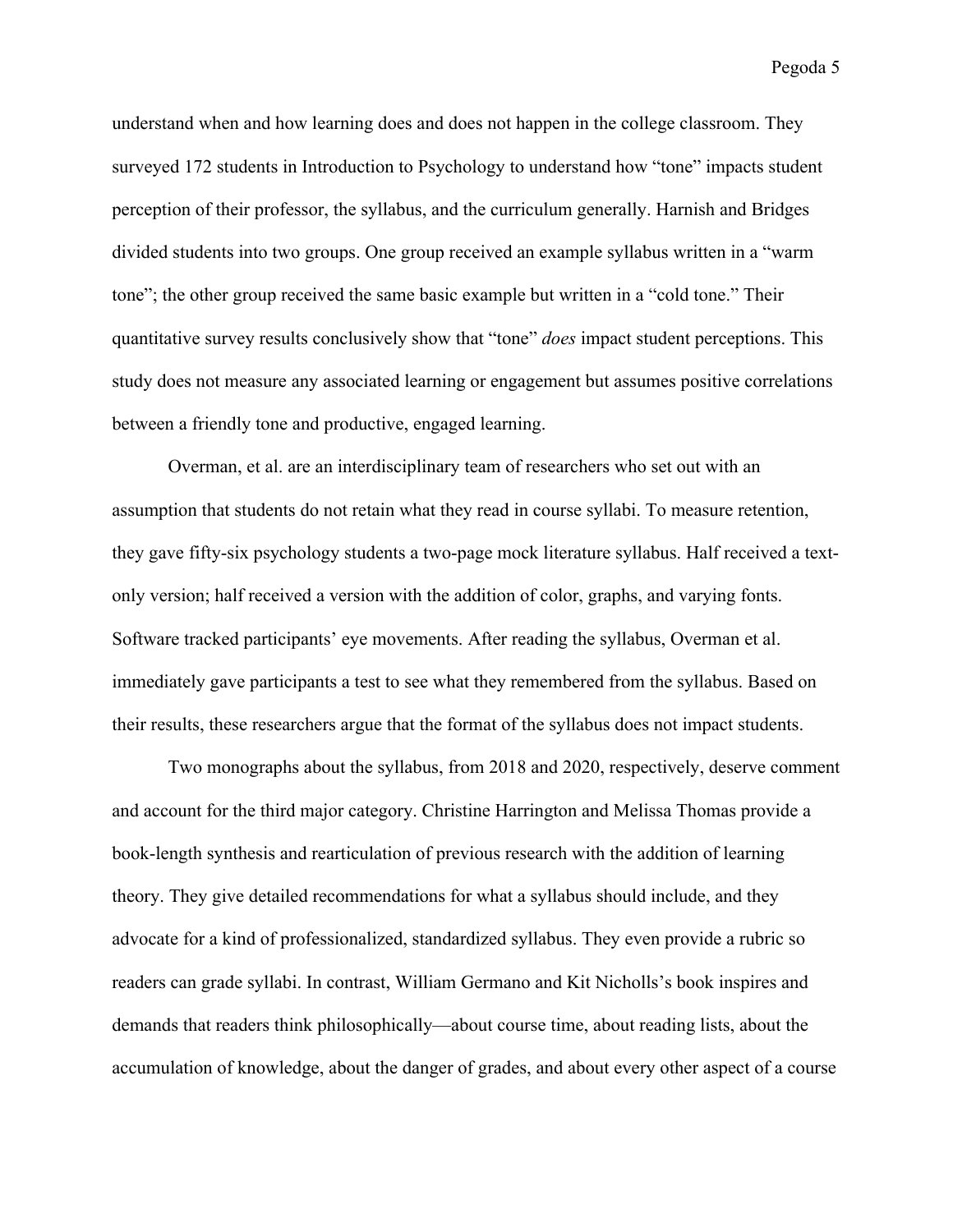that comes up when visiting the syllabus. They argue that the syllabus should be a purposeful, living constitution-like document and the start of student-centered learning experiences for all.

Two additional recent works merit passing attention. Cynthia Nichols's "Pedagogy and the Secret Syllabus" and Sonya Huber's "Shadow Syllabus": the first a nine-stanza poem and the second forty-two bullet points with commentary. Both aim to demystify learning, to parody how seriously they (and other professors) take the syllabus, and to expose the hidden curriculum.

Scholarship on the syllabus mostly remains limited to intragroup conversations and debates about what the syllabus should and should not include, to the specific tone(s) used, to brief laboratory experiments, or recently, to the corresponding history and philosophy. Collectively, existing scholarship recognizes that the syllabus is one of the first introductions a student has to a given class and can serve to intimidate or welcome people into a new class and needs to be thoughtfully detailed, but this research does not emphasize the voice of students. When student voices do approach inclusion, they are almost exclusively in the form of formulas, numbers, percentages, and ratios—abstract to the non-statistician—from controlled experiments. Research about the syllabus—a document that is ultimately for students—is about students without students. The same can almost be said for professors, except professors typically have more opportunities to publish. Further, whereas prior scholars have made arguments about what the syllabus should do, I am interested in what the syllabus *does*. This proposed study is motivated by thinking about the relationship between syllabi and students, by considering the true purposes and possibilities of course syllabi, and by wanting syllabi to receive much more attention as important texts worthy of literary, rhetorical analysis. Specifically, this project seeks working answers to two underexplored questions related to reception: What impacts do course syllabi have on undergraduate learning in the United States? What makes for a more effective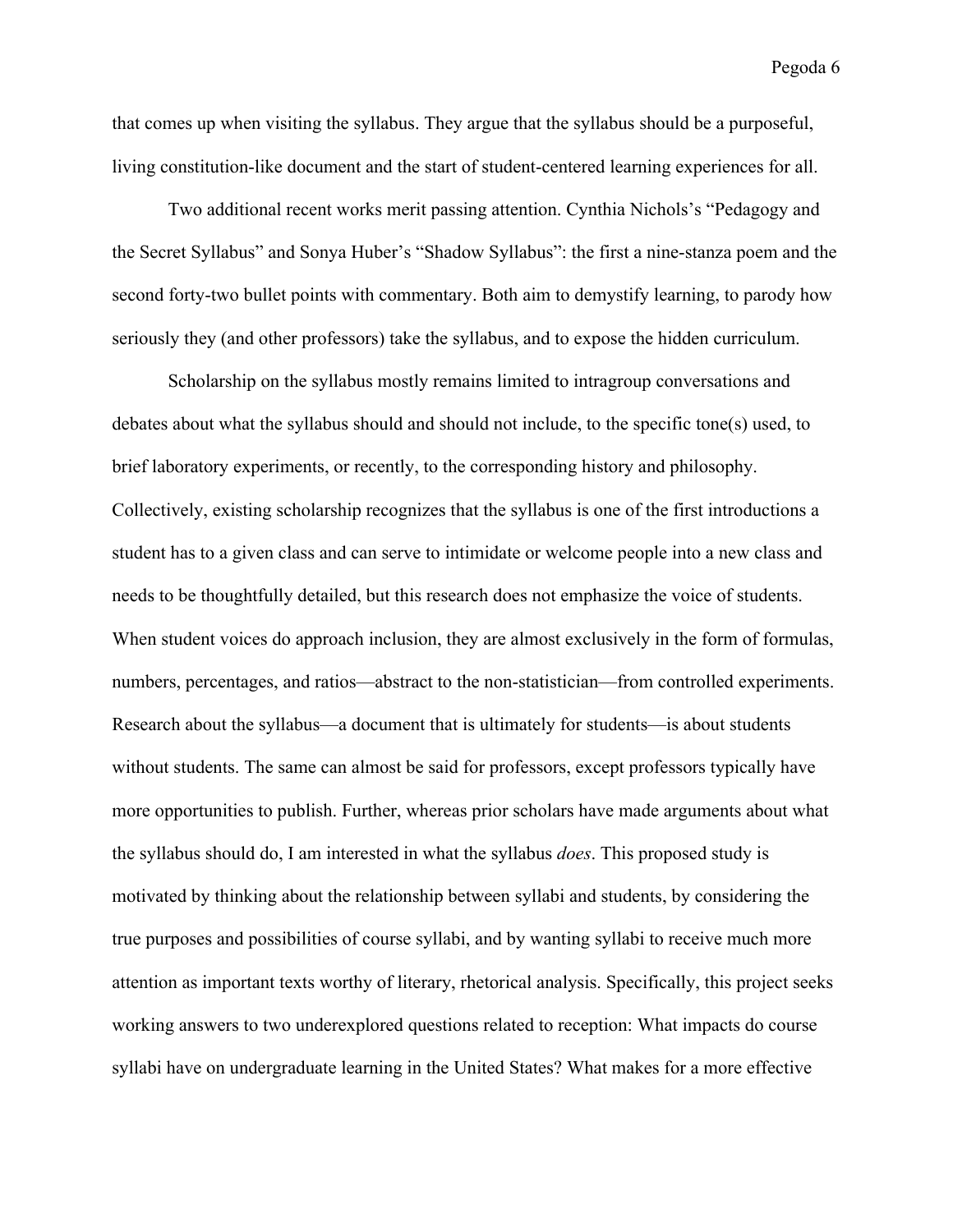syllabus? This study will use actual students and actual professors in actual classes. It should be acknowledged that a long fascination with course syllabi underscores this study.

Such research is always worthwhile on its own. But, more specifically and practically, every college course has a syllabus. Syllabi say much about the people who write them and who read them. With approximately 20 million pupils currently enrolling in the nation's colleges and universities each year, millions of students are receiving millions of syllabus documents from their professors every semester ("Fast Facts"; St. Amour). Thus, there is a clear clarion call for research: The syllabus impacts every class, every student, every professor in on-going tangible and intangible ways, and there is always room for more effective syllabi and more effective teaching. We especially need data directly from students, students who are increasingly paying abhorrent amounts for their undergraduate degree while often working one or two jobs. The benefits of the study promise new understandings of how students interact with the syllabus as a genre, and these new understandings should result in improved syllabi and in turn, increased student success. Beyond students and professors, increased classroom learning, increased GPAs, and increased graduation rates will attract the ears and eyes of administrators, politicians (at state-funded school), and others mindful of the purse.

The proposed research is ambitious and will take at least an entire semester to collect the data and then at least a few months to analyze the data. It will certainly require approval from the Institutional Review Boards at Arizona State University and at The University of Houston given the use of activities, interviews, and surveys—all have zero associated risks to participants. The study will involve two groups, students and professors, from the Women's, Gender, and Sexuality Studies Program at The University of Houston. In a typical Fall or Spring semester, there are approximately twenty-five sections of Introduction to Women's Studies, a sophomore-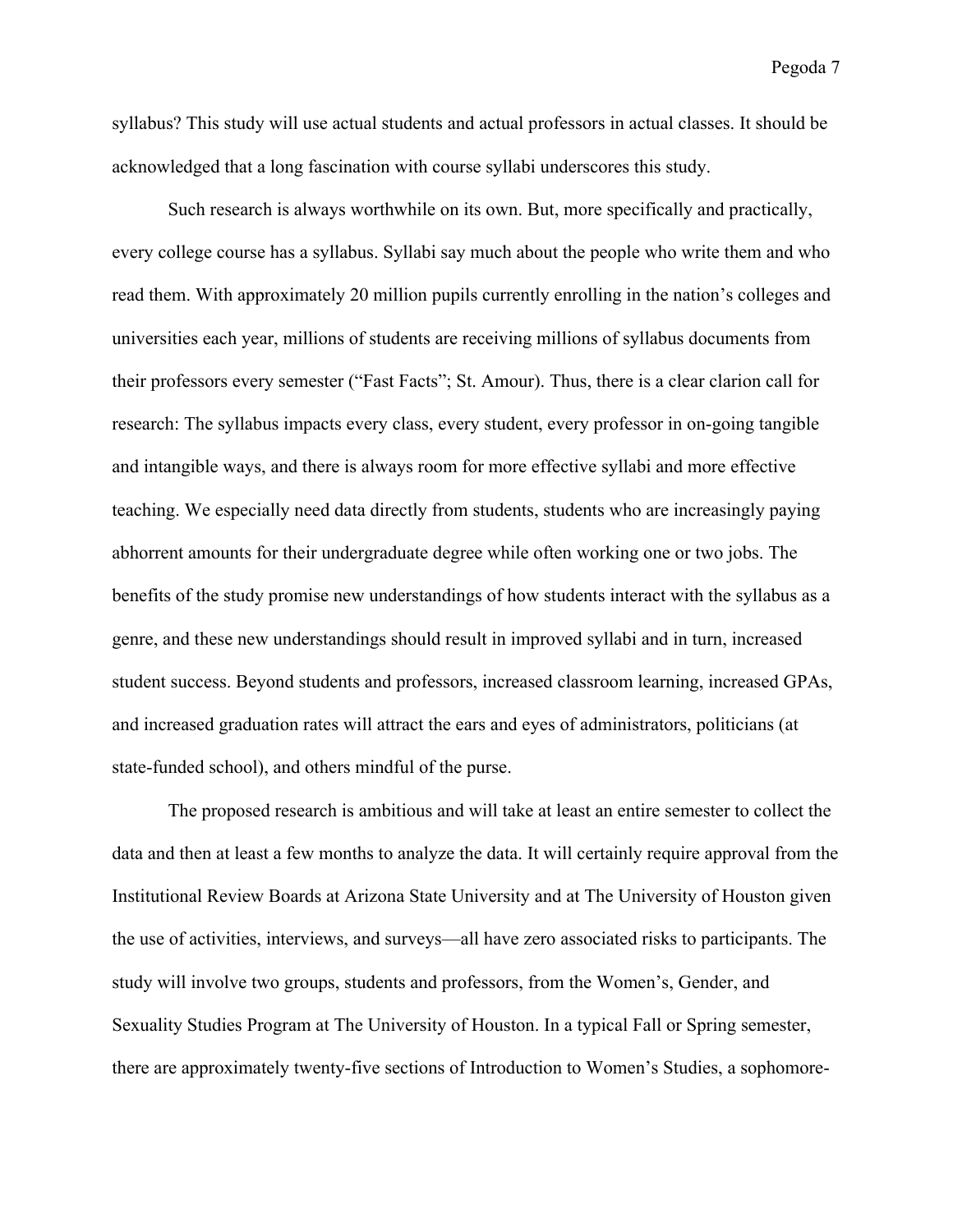level, core curriculum class, with approximately ten-to-thirteen individual professors teaching these sections. (I teach four or five of these each semester.) Each section has thirty students. This program grants each professor complete control over the curriculum and the syllabus. The result is that each professor's syllabus and resulting class is entirely different. The study will involve three parts, all parts focused on qualitative data; although, programs such as Voyant Tools will be used to help find patterns. Rhetorical analysis and narrative analysis will be used to analyze the cumulative results from primary data. Student demographic data will not be tracked for purposes of this study. Analysis and questions will be of the cultural/social construction variety.

In the first part, students in each section of Introduction to Women's Studies will complete a syllabus annotation activity the first week of class. The syllabus for each section will be placed in an online Microsoft Word file that allows collaborative commenting. Each student will be informed a research study is happening and will complete informed consent paperwork. Then, students will be asked to make at least five annotations in the syllabus by highlighting information they find interesting, surprising, or confusing and then leaving thoughts about their highlights by using the comment function. This is important to encourage early and direct engagement with the syllabus and to get impressions of how students interpret the syllabus.

In the second part, this project will make use of semi-structured group interviews toward the end of the semester, sixty-to-ninety minutes in duration. Students and professors are the key on-the-ground players when it comes to the syllabus and what happens in the classroom. Professors will be interviewed in groups of four or five at a mutually agreed upon time. Students will also be interviewed in groups of four or five, possibly at mutually agreed upon times, possibly during a class session pending availability of rooms and research assistants. Interviewing professors and students separately is important to allow space of increased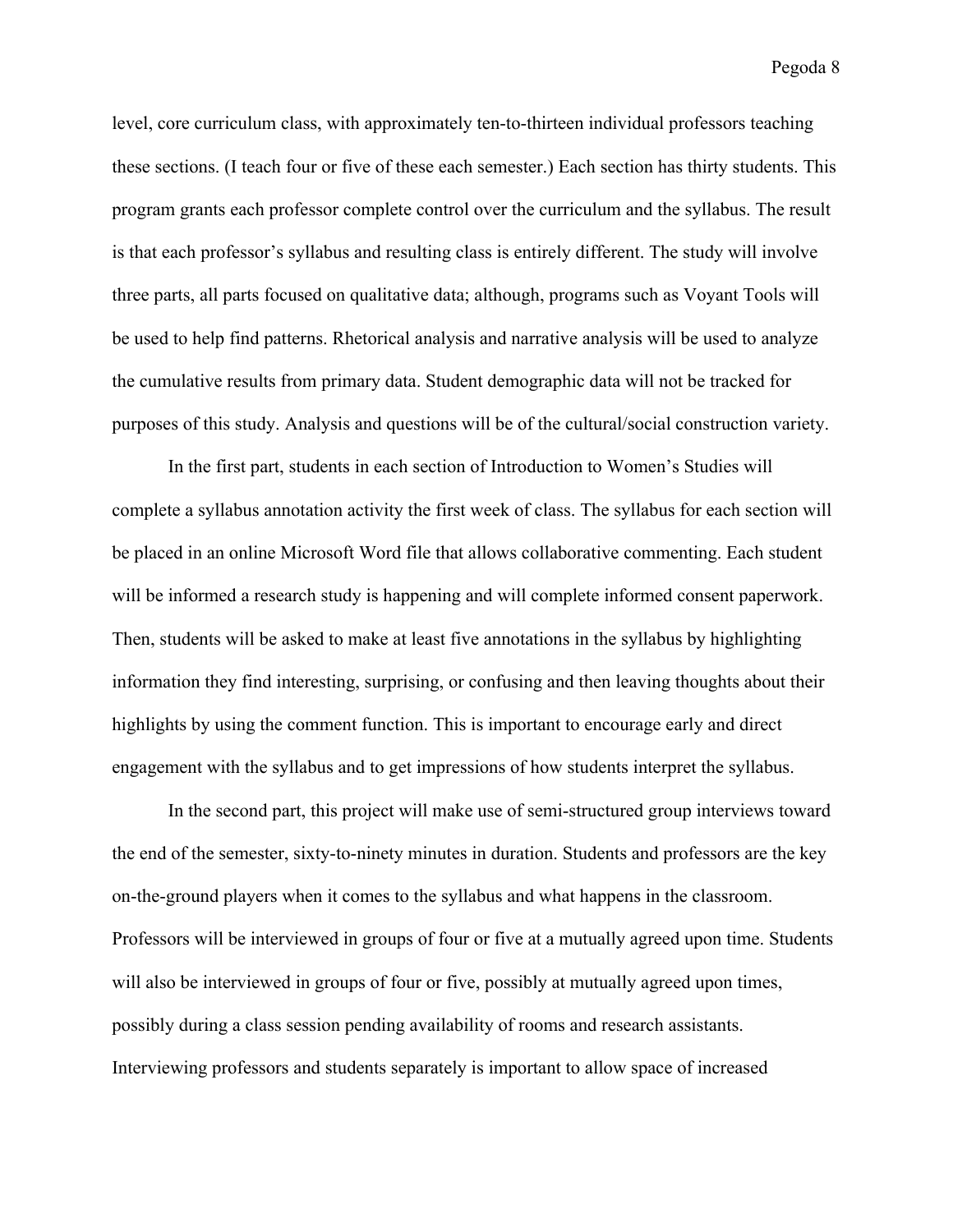openness. I personally will conduct the interviews with other professors. Trained student research assistants will conduct the interviews with other students to promote openness. Pending COVID-19 conditions, at least some interviews will be conducted through Zoom. Given that what people wear can impact perception—for example, people see pink as less confident and blue as more assertive—interviewers will wear white shirts and black pants or an appropriate equivalent (Fine 114-115). Prior to interviews commencing, participants will complete additional informed consent paperwork, including confirmation that they are sober and at least eighteen years old. For example, students will be assured any comments they make will not impact their grades. Group interviews will be video recorded and archived. The video recording will be used to make a transcript of the incurring conversations. Professors and students will be asked already-established questions to generate conversation aimed at rhetorical analysis (Pegoda).

In the third part, participants will complete anonymous, open-ended survey questions specifically about the syllabus. Microsoft Forms will be used to administer the survey, and the survey should take no more than one hour, with most taking thirty minutes. Questions will be created, in part, based on theme emerging from the group conversations. The purpose of individual responses at this stage is to get more specific information, given the added layer of anonymity and given that participants will already be primed for thinking further about the syllabus. Students and professors will also have an opportunity to share thoughts that come to mind after group conversations conclude. And importantly, while some might complete the survey in a campus office or dorm, by being away from the immediate presence of a classroom or researcher, participants will unconsciously disclose less filtered thoughts.

The research proposed here should prove interesting to those invested in an alwaysimproving pedagogy. Students always have unpredictable and insightful observations, so what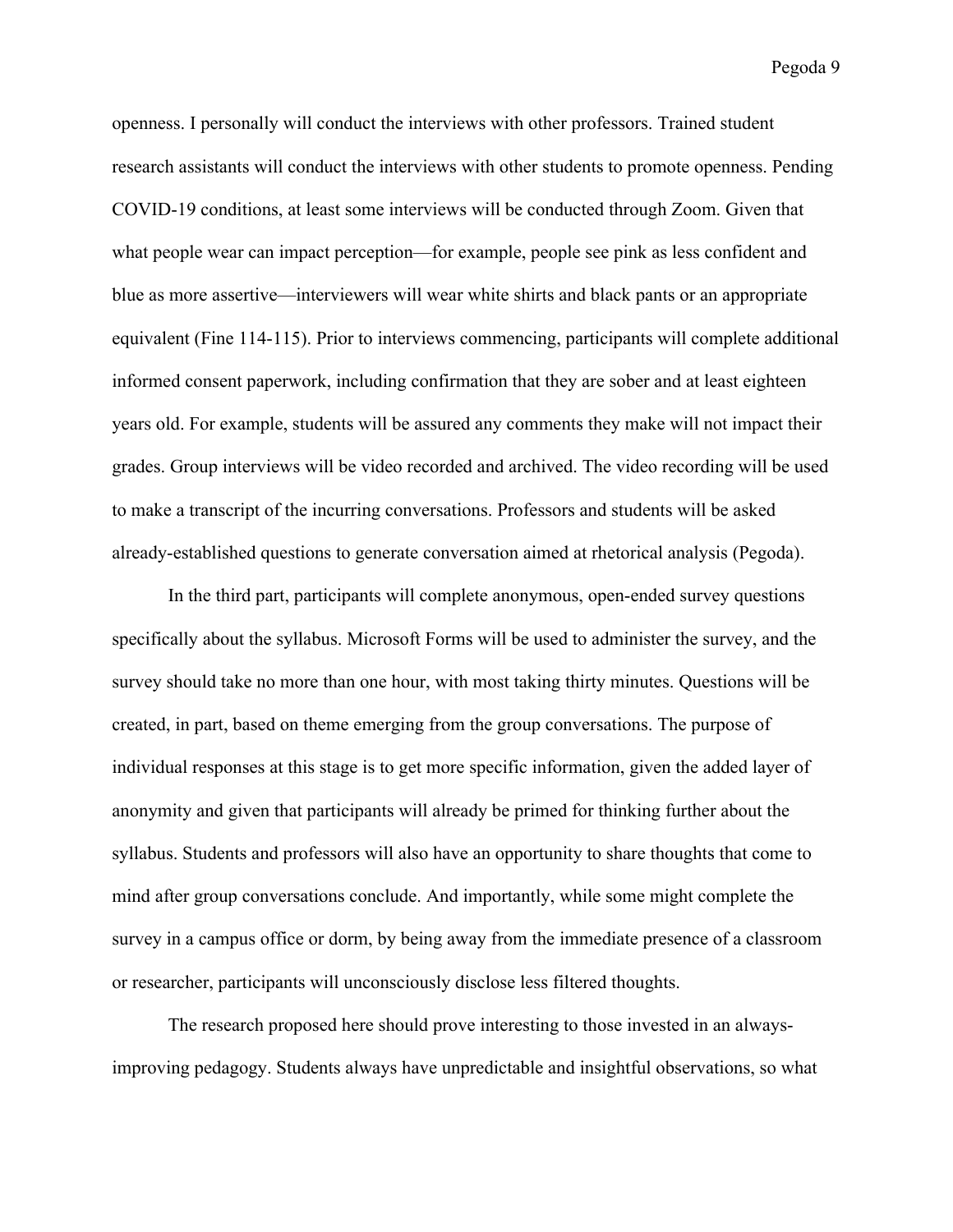we will know after this study remains to be seen, but we will know more than presently. It is likely that students 'see' the syllabus in very different ways from our assumptions. Also likely is that syllabi do contain clauses, policies, and words for which students either do not understand or do not fully appreciate given the embedded meanings, and such could disprove arguments for longer syllabi and arguments that syllabi help make informed citizens of the campus. Working from the vein that what people do carries more weight than what people say (or write), I suspect that ultimately the tone of a syllabus will have little significance other than perhaps for students who disengage at the beginning of the semester because of strict wording. Professors too are unpredictable and defensive creatures. Most professors have probably not really thought about the details of their syllabi, what everything really means, and the related rhetorical implications.

No shortage of research questions about the syllabus and its impact on education in the U.S. will remain for as long as they exist as a genre. What are the impacts of using a syllabus quiz? How do syllabi and impacts vary by course type (e.g., dual credit, lower vision, upper division, professional graduate, academic graduate), by course subject (e.g., business, humanities, physics, sign language), by demographic group (e.g., age, class, country-of-origin, disability, gender, sexuality), and by institution type (e.g., community college, state institution, R1, ivy league, for-profit)? What are the consequences of requiring professors to use a university- or department-created template for a syllabus? What are the consequences of requiring professors to use a canned syllabus? What impact does syllabus length have? Will professors ever actually make regular changes to their syllabi? What more can we do to change the dictum from Germano and Nicholls that "the syllabus conceals much" (115)? The aforementioned questions will certainly need both quantitative and qualitative data, primary and secondary data. Further questions will certain emerge based on the findings of this study.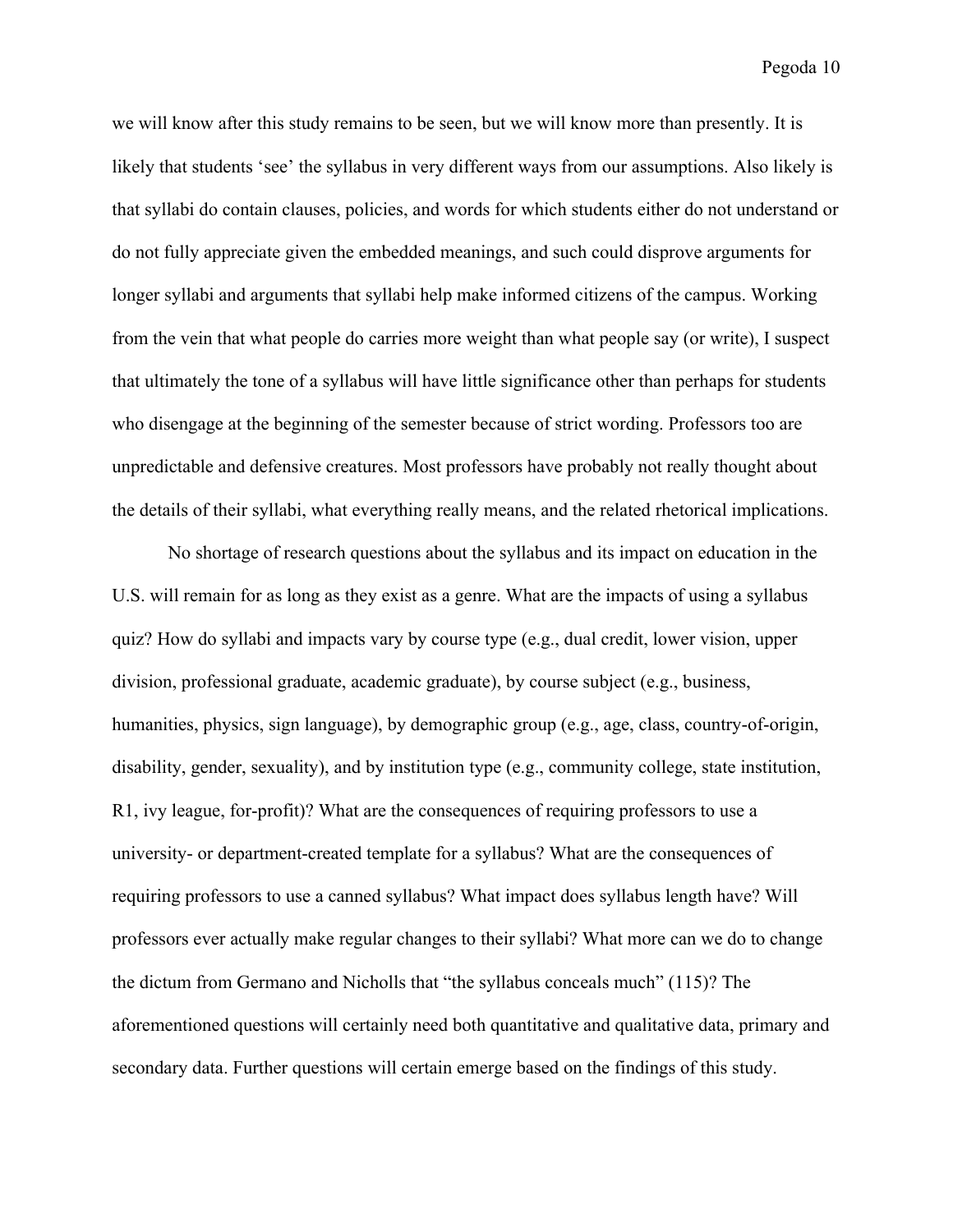## Works Cited

- Albers, Cheryl. "Using the Syllabus to Document the Scholarship of Teaching." *Teaching Sociology*, vol. 31, no. 1, 2003, pp. 60-72.
- Bain, Ken. *What the Best College Teachers Do*. Harvard UP, 2004.
- Blum, Susan D., ed. *Ungrading: Why Rating Students Undermines Learning (and What We do Instead)*. West Virginia UP, 2020.
- Eberly, Mary B., et al. "The Syllabus as a Tool for Student-Centered Learning." *The Journal of General Education*, vol 50, no. 1, 2001, pp. 56-74.
- Eyler, Joshua R. *How Human Learn: The Science and Stories Behind Effective College Teaching*. West Virginia UP, 2018.
- "Fast Facts: Back to School Statics," *National Center for Educational Statistics*, nces.ed.gov/fastfacts/display.asp?id=372. Accessed 27 Sept. 2021.
- Fine, Cordelia. *Delusions of Gender: How Our Minds, Society, and Neurosexism Create Difference*. W.W. Norton, 2010.
- Fornaciari, Charles J. and Kathy Lund Dean. "The 21st-Century Syllabus: From Pedagogy to Andragogy." *Journal of Management Education*, vol. 38, no. 5, 2014, pp. 701-723.
- Gin, Logan E., et al. "It's in the Syllabus…or is it? How Biology Syllabi Can Serve as Communication Tools for Creating Inclusive Classrooms at a Large-Enrollment Research Institution." *Advances in Physiology Education*, vol. 45, no. 2, 2021, pp. 224-240.
- Germano, William and Kit Nicholls. *Syllabus: The Remarkable, Unremarkable Document That Changes Everything*. Princeton UP, 2020.
- Harnish, Richard J. and K. Robert Bridges. "Effect of Syllabus Tone: Students' Perceptions of Instructor and Course." *Social Psychology of Education*, vol. 14, no. 3, 2011, pp. 319-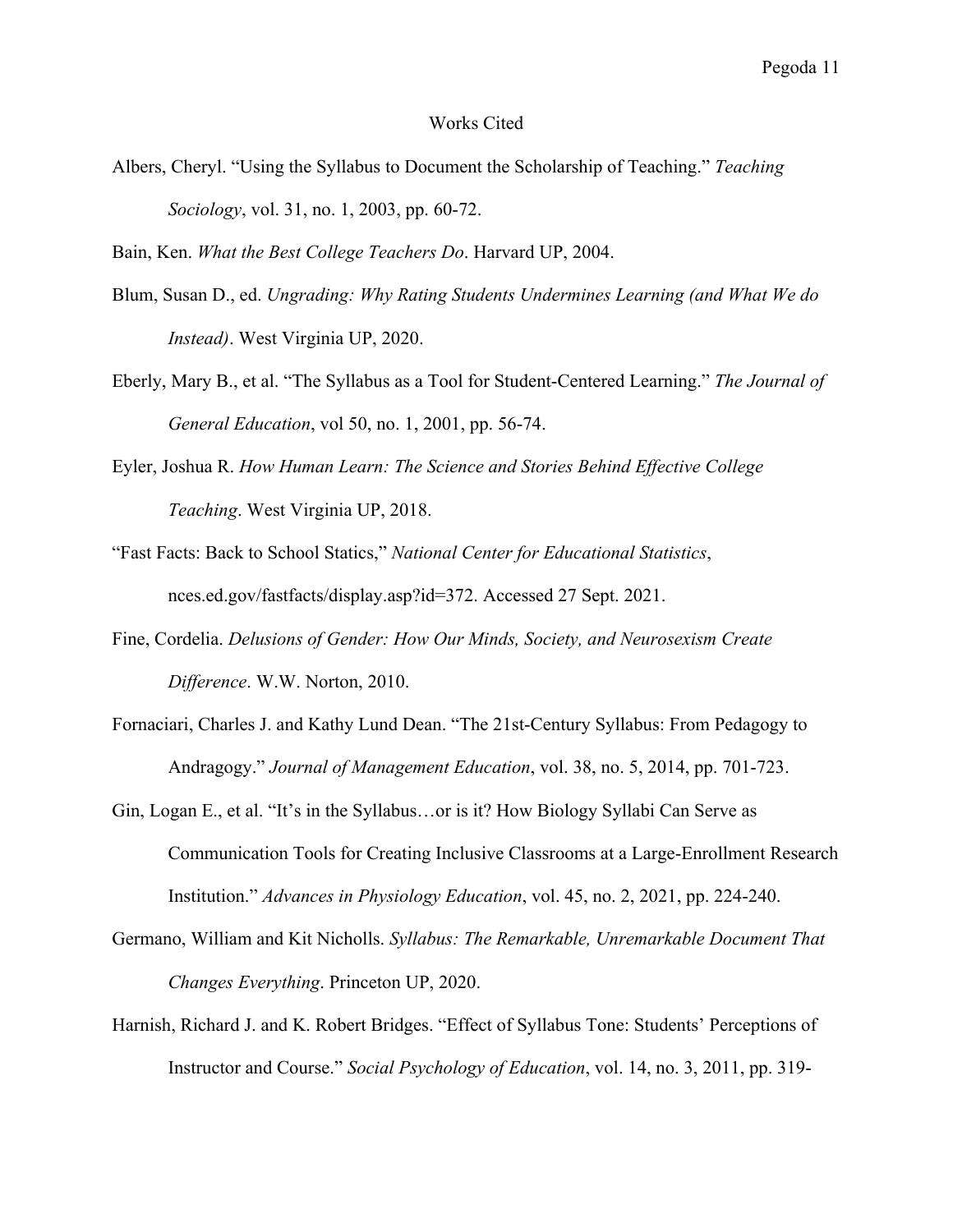- Harrington, Christine and Melissa Thomas. *Designing a Motivational Syllabus: Creating a Learning Path for Student Engagement*. Stylus Publishers, 2018.
- Huber, Sonya. "Shadow Syllabus," 20 Aug. 2014, *Sonya Huber*, sonyahuber.com/2014/08/20/shadow-syllabus/. Accessed 27 Sept. 2021.
- Knowles, et al., *The Adult Learner: The Definitive Classic in Adult Education and Human Resource Development*. Elsevier, 2015.
- Lieberman, Mark. "Centers of the Pedagogical Universe," 28 Feb. 2018, *Inside HigherEd*, insidehighered.com/digital-learning/article/2018/02/28/centers-teaching-and-learningserve-hub-improving-teaching. Accessed 27 Sept. 2021.
- Matejka, Ken and Lance B. Kurke. "Designing a Great Syllabus." *College Teaching*, vol. 42, no. 2, 1994, pp. 115-117.
- McWilliams, Susan. "The Democratic Syllabus." *PS: Political Science & Politics*, vol. 48, no. 1, 2015, pp. 167-170.
- Miller, Patricia H. *Theories of Developmental Psychology*. Worth Publishers, 2011.
- Nichols, Cynthia. "Pedagogy and the Secret Syllabus." *Writing on the Edge*, vol. 15, no. 2, 2005, pp. 59-63.
- Overman, Amy A., et al. "What Do Students Actually Pay Attention to and Remember From a Syllabus? An Eye Tracking Study of Visually Rich and Text-Based Syllabi." *Scholarship of Teaching and Learning in Psychology*, vol. 6, no. 4, 2020, pp. 285-300.
- Parkes, Jay and Mary B. Harris. "The Purposes of a Syllabus." *College Teaching*, vol. 50, no. 2, 2002, pp. 55-61.

Pegoda, Andrew Joseph. "Analyzing Primary Sources/(Some!) Questions for Rhetorical